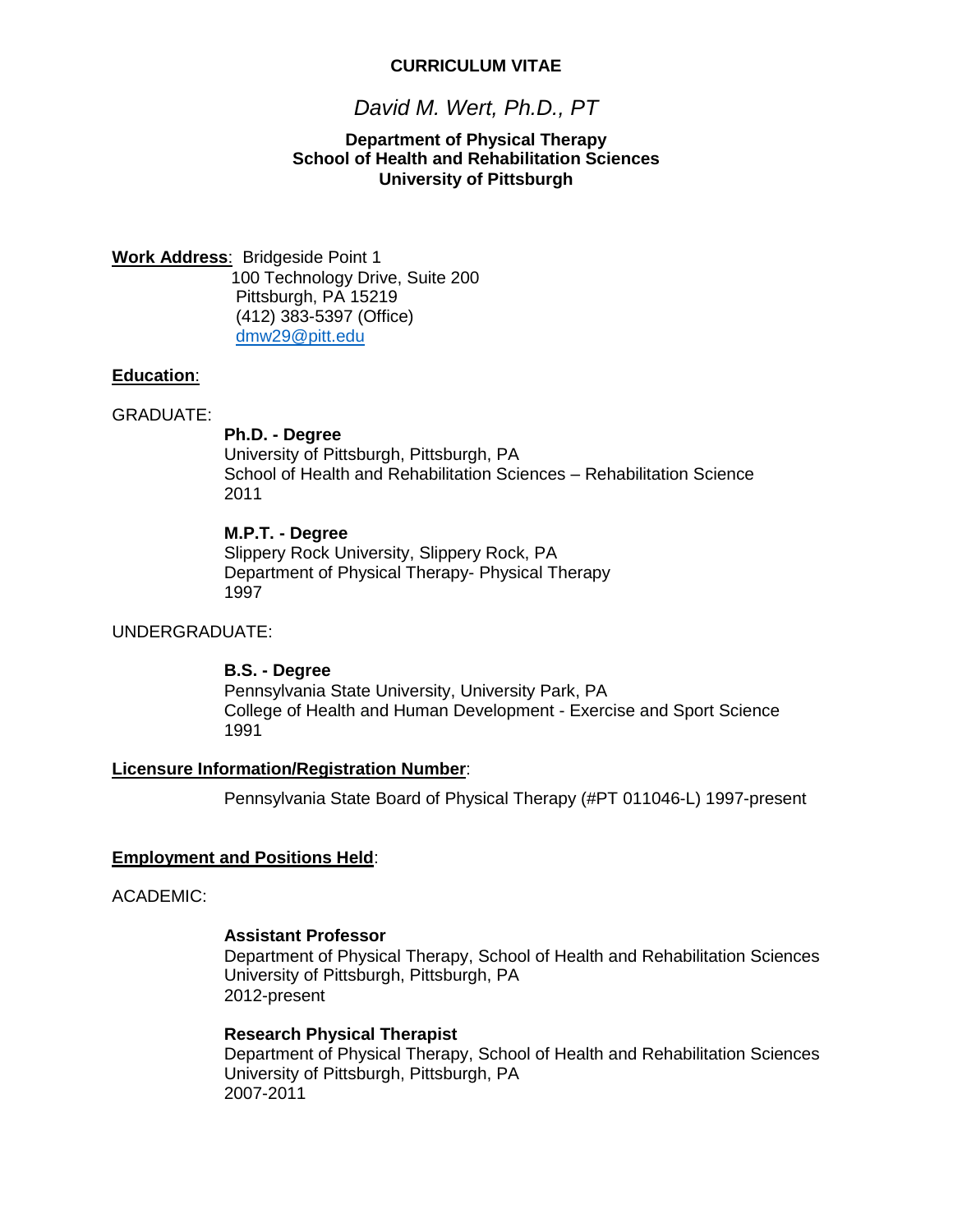# NON-ACADEMIC:

# **Home-health Physical Therapist**

Heartland Home Care, Pittsburgh, PA 2005-2007

# **Staff Physical Therapist**

UPMC Passavant, Pittsburgh, PA 1997-2007

### **Peer Reviewed Publications**:

- 1. **Wert DM**, VanSwearingen JM, Perera S, Studenski SA, Brach JS. The Impact of a Portable Metabolic Measurement Device on Gait Characteristics of Older Adults with Mobility Limitations. J Geriatr Phys Ther. 2016
- 2. Brach JS, Lowry K, Perera S, Hornyak V, **Wert D**, Studenski SA, VanSwearingen JM. Improving motor control in walking: A randomized clinical trial in older adults with subclinical walking difficulty. Arch Phys Med Rehabil. 2015;96:388-94
- 3. Almeida GJ, **Wert DM**, Brower KS, Piva SR. Validity of physical activity measures in individuals after total knee arthroplasty. Arch Phys Med Rehabil. 2014. DOI: 10.1016/j.apmr.2014. 10.009
- 4. **Wert DM**, VanSwearingen JM, Perera S, Brach JS. The Test-Retest Reliability of Metabolic Measures of Energy Expenditure During Overground Walking in Older Adults With Mobility Limitations. J Aging Phys Act. 2014. PMID:25007982.
- 5. Hornyak V, Brach JS, **Wert DM**, Hile E, Studenski S, VanSwearingen JM. What is the relation between fear of falling and physical activity in older adults? Arch Phys Med Rehabil. 2013, Jun 28. PMID: 23816923.
- 6. **Wert DM**, Brach JS, Perera S, VanSwearingen JM. The Association between Energy Cost of Walking and Physical Function in Older Adults. Arch Gerontol Geriatr. 2013;57:2.PMID:23680536.
- 7. Brach JS, VanSwearingen JM, Perera S, **Wert D**, Studenski S. Motor Learning versus Standard Exercise in Older Adults with Subclinical Gait Dysfunction. J Amer Geriatr Soc. *2013;61(11). PMCID: PMC3827693*
- 8. Dunlap P, Perera S, VanSwearingen JM, **Wert D**, Brach JS. Transitioning to a Narrow Path: The Impact of Fear of Falling in Older Adults. Gait & Posture 2012; 35:92-95. PMID: 21944475, PMCID: PMC3250559.
- 9. Brach JS, **Wert D**, VanSwearingen JM, Studenski SA, Newman AB. Use of Stance Time Variability for Predicting Mobility Disability in Community-Dwelling Older Persons: A Prospective Study. J Geriatric Phys Ther 2012; Feb 6 PMID 22314273.
- 10. Hile ES, Brach JS, Perera S, **Wert DM**, VanSwearingen JM, Studenski SA. Interpreting the need for initial support to perform tandem stance tests for balance. Phys Ther. 2012;92:1316-1328. PMC3461133
- 11. Julius, LM, Brach JS, **Wert DM**, VanSwearingen JM. Perceived effort of walking: Relationship with gait, physical function and activity, fear of falling, and confidence in walking in older adults with mobility limitation. Phys Ther. 2012;92:1268-1277.
- 12. Brach JS, McGurl DJ, **Wert D**, VanSwearingen JM, Perera S, Cham R, Studenski SA. Validation of a measure of smoothness of walking. Journals of Gerontology-Biological and Medical Sciences 2011. Jan;66(1):136-141. PMID 20923910. PMCID: PMC3032432
- 13. Hergenroeder A, **Wert D**, Hile E, Studenski S, Brach JS. The Association of Body Mass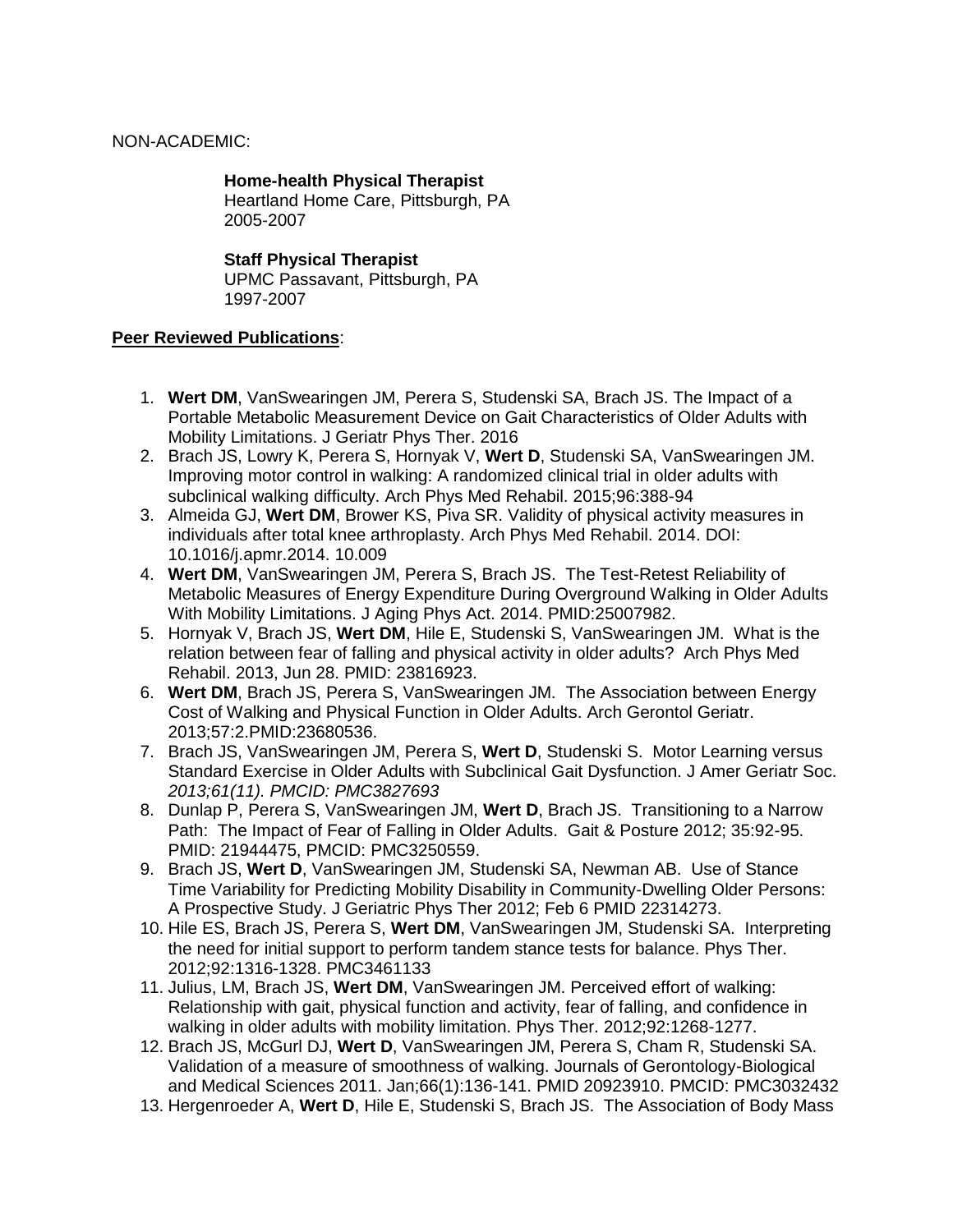Index with Self-Reporting and Performance-Based Measures of Balance and Mobility. Phys Ther. 2011;91:1223-1234.

- 14. Brach JS, Perera S, VanSwearingen JM, Hile E, **Wert D**, Studenski S. Challenging Gait Conditions Predict One-Year Decline in Gait Speed in Older Adults with Apparently Normal Gait. Phys Ther 2011; 91:1857-1864. PMID 22003167 PMCID: PMC3229049
- 15. VanSwearingen JM, Perera S, Brach JS, **Wert D**, Studenski SA. Exercise to Improve Gait Efficiency: Impact on Activity and Participation in Older Adults with Mobility Limitations. Phys Ther 2011;91:1740-1751. PMID 22003158 PMCID: PMC 3229041
- 16. **Wert DM**, Brach JS, Perera S, VanSwearingen JM. Gait Biomechanics, Spatial and Temporal Characteristics and the Energy Cost of Walking in Older Adults with Impaired Mobility. Phys Ther 2010;90:977-985. PMID 20488977 PMCID: PMC2897132
- 17. **Wert DM**, Talkowski JB, Brach JS, VanSwearingen JM. Characteristics of Walking, Activity, Fear of Falling and Falls in Community-Dwelling Older Adults by Residence. J Geratric Phys Ther, 2010 Jan-Mar;33(1):41-5.

# Published Abstracts of Peer Reviewed Presentations:

- 1. **Wert DM**, VanSwearingen JM, Perera S, Brach JS. The Test-Retest Reliability of Metabolic Measures of Energy Expenditure During Overground Walking in Older Adults With Mobility Limitations. APTA Combined Sections Meeting, Las Vegas, NV, Jan 2014.
- 2. **Wert DM**, VanSwearingen J, Perera S, Brach J. Consistency of Overground Gait Speed during Longer bouts of Walking in Older Adults. APTA Combined Sections Meeting, San Diego, CA, January 2013.
- 3. Hornyak VA, VanSwearingen JM, **Wert D**, Studenski S, Brach J. How do falls, fear and cognition influence the association between physical performance and self-reported function in older adults? J Am Ger Soc. 2012;60:S130
- 4. Brach JS, VanSwearingen JM, Perera S, **Wert D**, Hornyak V, Studenski S. Motor Skill versus Standard Exercise in Older Adults with Subclinical Gait Dysfunction. J Am Geriatr Soc. 2012;60:S9.
- 5. Brach J, VanSwearingen JM, Perera S, **Wert D**, Lowry K, Studenski S. Gait characteristics partially explain the underestimation of walking intensity in older but not younger adults. ISPGR and Gait & Mental Function 2012, Trondheim, Norway, June 2012.
- 6. **Wert D**, VanSwearingen J, Perera S, Brach J. The influence of wearing a portable metabolic measurement system on gait of older adults. ISPGR and Gait & Mental Function 2012, Trondheim, Norway, June 2012.
- 7. Julius L, Brach JS, **Wert D**, VanSwearingen J. Measuring Mobility Fatigability in Older Adults with Difficulty Walking. J Am Geriatr Soc 2011;50:S110.
- 8. **Wert DM**, Brach J, VanSwearingen J. Does Gait Differ by Combination of Gait Speed and Efficiency? J Am Geriatr Soc. 2011;59:S157.
- 9. **Wert DM**, Brach JS, Hile E, VanSwearingen JM, Studenski S. Meaningful Change and Responsiveness of Psychological Fall-Related Factors in Older Adults. APTA Combined Sections Meeting, San Diego, CA, February 2010.
- 10. Brach JS, VanSwearingen JM, Hornyak V, **Wert DM**, Hile E, Studenski SA. Exploring the Role of Step Width Variability in Mobility and Physical Function. APTA Combined Sections Meeting, San Diego, CA, February 2010.
- 11. Hornyak VA, Talkowski JB, **Wert D**, Hile E, Studenski S, Brach JS. Associations between Fear of Falling, Physical Function and Physical Activity in Older Adults. APTA Combined Sections Meeting, San Diego, CA, February, 2010.
- 12. Hile E, Brach JS, Perera S, **Wert D**, VanSwearingen J, Studenski S. Influence of Light Support on Tandem Stance in Community-Dwelling Older Adults. APTA Combined Sections Meeting, San Diego, CA, February, 2010.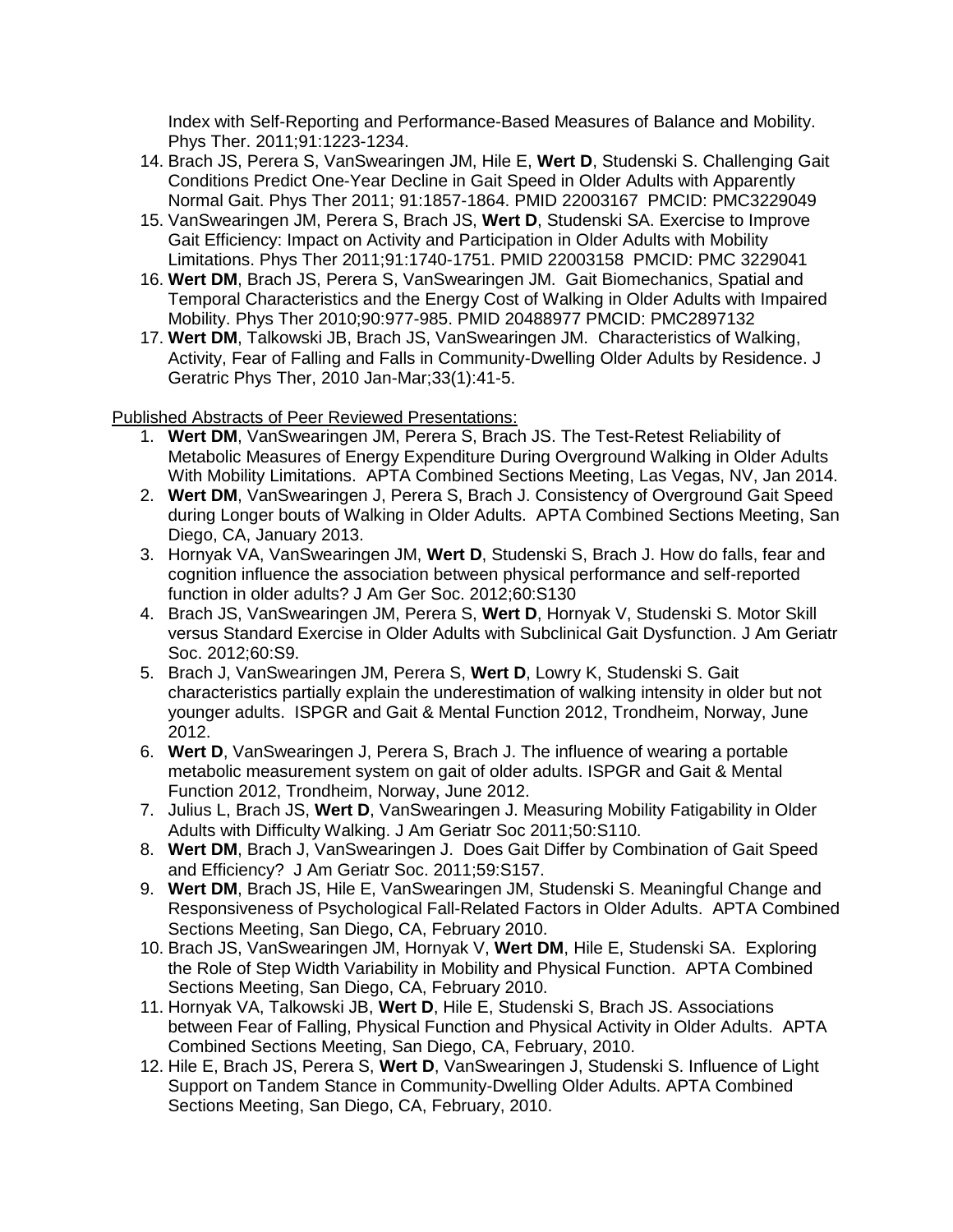- 13. Brach JS, Hile E, **Wert D**, Studenski SA. Challenging Gait Conditions Predict 1-year Decline in Gait Speed in Older Adults with Apparently Normal Gait. Gait and Mental Function, Washington DC, February, 2010.
- 14. Brach JS, VanSwearingen JM, **Wert D**, Studenski SA. Gait Variability during Curved Path Walking in Young and Old. Gait and Mental Function, Washington DC, February, 2010.
- 15. Hoerner RW, Brach JS, **Wert D**, Studenski S, VanSwearingen JM. Backward walking As an Indicator of Motor Learning in Older Adults. Gait and Mental Function, Washington DC, February, 2010.
- 16. Brach JS, VanSwearingen J, **Wert D**, Perera S, Cham R, Studenski S. The Impact of Fear and Confidence on Smoothness of Walking. J Am Geriatr Soc. 2010;58:129.
- 17. Dunlap P, VanSwearingen J, **Wert D**, Brach J. Transition to a Narrow Path: The Impact of Fear of Falling in Older Adults. J Am Geriatr Soc. 2010;58:130.
- 18. **Wert DM**, Brach JS, VanSwearingen JM. Does Change in Energy Cost of Walking Relate to Change in Function in Older Adults? J Am Geriatr Soc. 2010;58:128.
- 19. Hile ES, Zickmunc S, VanSwearingen J, **Wert D**, Brach JS, Studenski SA. Perspectives on mobility and balance among older adults. J Am Geriatr Soc. 2010;58:219.
- 20. Hoerner R, Brach J, **Wert D**, VanSwearingen JM. Is Usual Gait Speed an Indicator of the Motor Learning Ability of Older Adults? J Am Geriatr Soc. 2010;58:242.
- 21. Conti R, Brach J, **Wert D**, VanSwearingen JM. Self-Reported Mobility and Physical Function: Responsiveness to Intervention-Related Change in Older Adults with Mobility Disability. J Am Geriatr Soc. 2010;58:243.
- 22. Brach JS, McGurl D, **Wert D**, VanSwearingen JM, Perera S, Cham R, Studenski SA. Validation of a Measure of Smoothness of Walking. J Am Geriatr Soc. 2009; 57:S17.
- 23. Brach JS, **Wert D**, VanSwearingen JM, Studenski SA. The Compendium of Physical Activity Underestimates Walking Intensity in Old moreso than in Young. J Am Geriatr Soc. 2009;57:S110.
- 24. **Wert DM**, Brach J, VanSwearingen J. Energy Cost of Walking Contributes to Physical Function in Older Adults. J Am Geriatr Soc. 2009;57:S109-S110.
- 25. Hess R, VanSwearingen JM, **Wert D**, Hile E, Studenski S, Brach JS. Expectations of Aging and Mobility in Community-Dwelling Older Adults. J Am Geriatr Soc. 2009;57:L110-S111.
- 26. Robertson JA, VanSwearingen JM, **Wert D**, Hile E, Studenski S, Brach JS. Association of Executivve Function Domains with Curved and Straight Path Walking. J Am Geriatr Soc. 2009;57:S16-S17.
- 27. Hile ES, Perera S, McGurl DJ, **Wert DM**, VanSwearingen JM, Brach JS, Studenski SA. Measuring Self-Perceived Change in Mobility and Balance. J Am Geriatr Soc. 2009;57:S41.
- 28. Hergenroeder A, **Wert D**, Hile E, Studenski S, Brach J. The Association of Body Mass Index with Self-Report and Performance-Based Measures of Physical Function. APTA Annual Conference, Baltimore, MD, June 2009.
- 29. **Wert D**, Brach JS, Wysochansky A, Kriska A. Predictive Validity for Mortality of Self-Report and Performance-Based Measures of Functional Status in Community-Dwelling Older Women. J Am Geriatr Soc. 2008;56:C125.
- 30. **Wert D**, Brach J, VanSwearingen J. Measuring VO2 during steady state in Older adults. J Am Geriatr Soc. 2008;56:C126.
- 31. Brach J, **Wert D**, Storti K, Wysochansky A, Kriska A. Predicting Mortality in Community-Dwelling Older Women: A Look at Different Measures of Physical Activity. J Am Geriatr Soc. 2008;56:C54.
- 32. **Wert DM**, Brach JS, VanSwearingen JM. The Impact of Walking on a Treadmill on Stance Time Variability. APTA Annual Conference, San Antonio, TX, June 2008.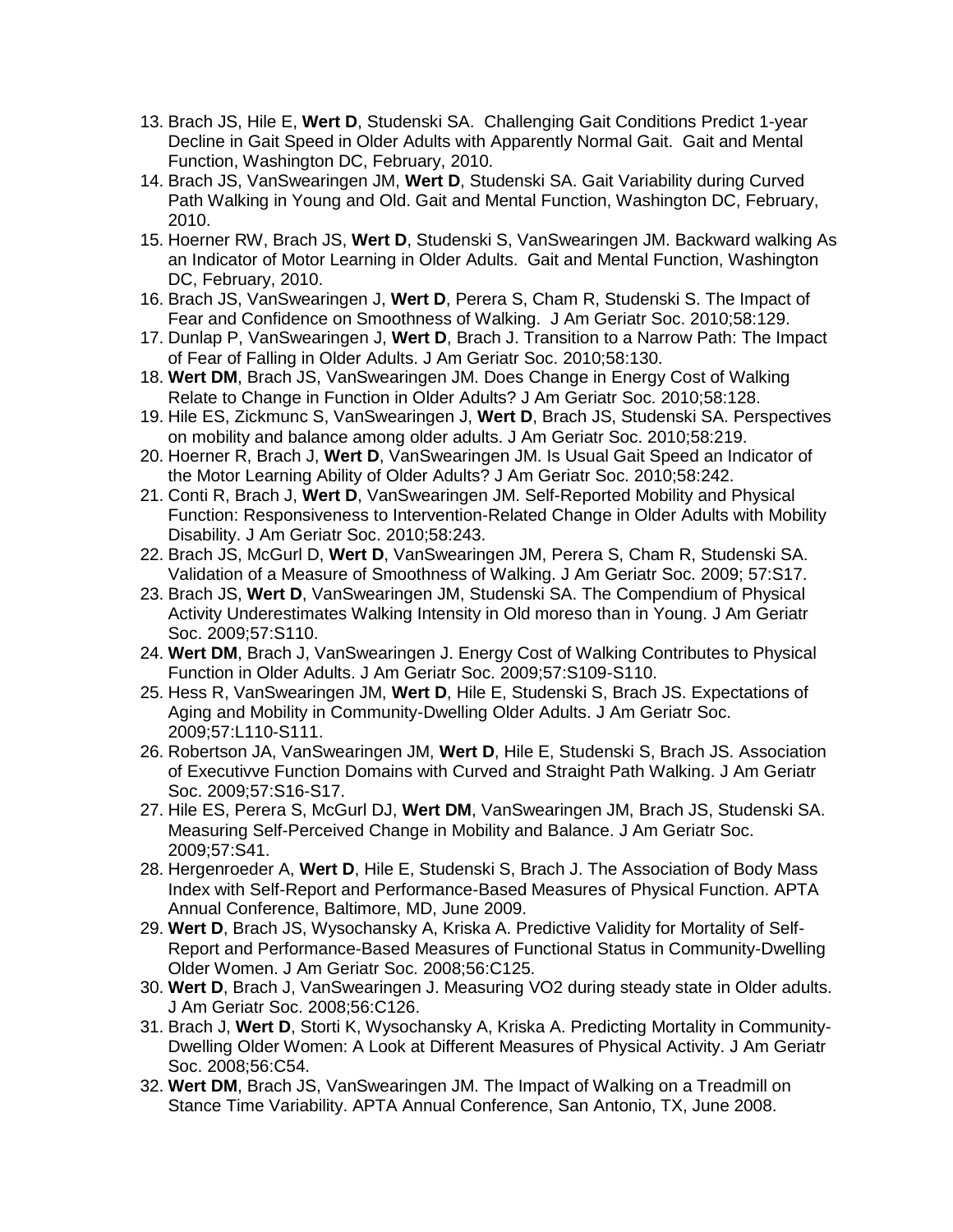- 33. VanSwearingen JM, Brach JS, Perera S, Hile E, Talkowski J, Huang W, **Wert D**, Studenski SA. An RCT to Improve Energy Cost of Walking. J Am Geriatr Soc. 2008:56:P41.
- 34. VanSwearingen, Brach JS, Perera S, Hile E, Talkowski J, Huang W, **Wert D**, Studenski SA. An RCT to Improve Motor Control in Walking Among Older Adults with Step Length Variability. J Am Geriatr Soc. 2008;56:D83.
- 35. **Wert D**, Talkowski JB, Brach JS, VanSwearingen J. Characteristics of walking, physical activity, fear of falling and falls in community-dwelling older adults based on residence. J Am Geriatr Soc. 2007;55:S162.

Peer Reviewed Scientific and Professional Presentations (those not previously cited above under abstracts):

1. Brach JS, Hile E, Hornyak V, VanSwearingen JM, **Wert DM**. Return Motor Skill to Walking in Older Adults. APTA Combined Sections Meeting, New Orleans, LA, 2011.

# **Funded/In Review Grant Activity**: include:

| <b>Grant Number</b>               | Title                                                                                                                                       | Role  | <b>Effort</b> | Years     | <b>Amount</b> |
|-----------------------------------|---------------------------------------------------------------------------------------------------------------------------------------------|-------|---------------|-----------|---------------|
| <b>Current</b>                    |                                                                                                                                             |       |               |           |               |
| PCORI (In<br><b>Review)</b>       | Structured<br>Exercise versus<br><b>General Exercise</b><br>Recommendation:<br>A Comparative<br>Effectiveness<br>Study of Exercise<br>in PD | PI    | 4.8           | 2015-2018 | \$2,000,000   |
| <b>Prior</b>                      |                                                                                                                                             |       |               |           |               |
| <b>NIH-P30</b><br>AG024827        | Energy Cost of<br>Walking and<br>Parkinson's<br>Disease                                                                                     | PI    | 2.4           | 2012-2013 | \$1550        |
| NIH-P30<br>AG024827<br>. <i>.</i> | Energy Cost of<br><b>Walking Study</b>                                                                                                      | Co-PI | 3.6           | 2010-2011 | \$7690        |

\*Effort is in calendar moths

# **Research Activity**:

R01 AG045252A Brach (PI) 12/01/2014-11/30/2019 Task Specific Timing and Coordination Exercises to Improve Mobility in Older Adults Role: Co-Investigator

6301 PCORI "On The Move: Optimizing Participation in Group Exercise to Prevent Walking Difficulty in At-risk Older Adults", PI: Jennifer Brach Role: Study Co-I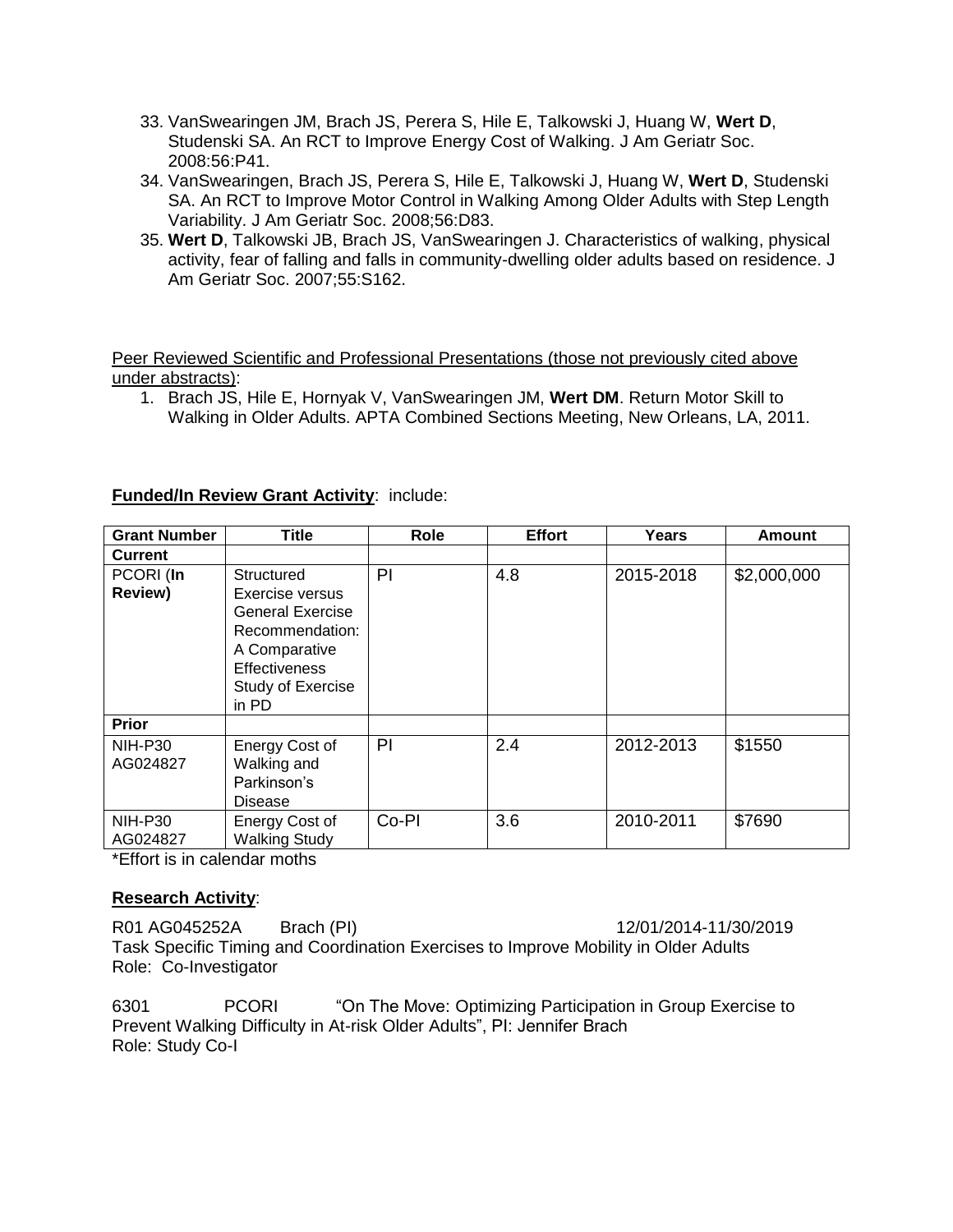RO1 NS074343 NINDS "Exploratory study of different doses of endurance exercise in people with Parkinson disease", PI: Margaret Schenkman, Daniel Corcos Role: Co-I, Research Staff (Oversight of Exercise Intervention –Pittsburgh site).

### **Membership in Scientific/Professional Organizations**:

American Physical Therapy Association 1997-present APTA Section on Geriatrics APTA Section on Neurology

### **Service**:

| Journal Reviewer: J of Aging Phy Act, Gait & Posture, J Am Ger Soc, J Gerontol, |              |
|---------------------------------------------------------------------------------|--------------|
| International J Ther Rehab                                                      | 2012-present |
| Abstract Reviewer, APTA-CSM (Section on Geriatrics)                             | 2011-present |
| Award Reviewer, APTA-Academy of Geriatric Physical Therapy                      | 2011-present |
| Presenter – "Exercise and PD", National Parkinson's Foundation WPA              | 2012         |
| Volunteer – Davis Phinney Foundation, Victory Summit - Pittsburgh               | 2012         |

# **Honors and Awards**:

| Jack Walker Award (Co-author), American Physical Therapy Association          |                     |  |  |
|-------------------------------------------------------------------------------|---------------------|--|--|
| School of Health and Rehabilitation Sciences Research Development Fund        |                     |  |  |
| Excellence in Geriatric Research Award, American Physical Therapy Association | 2011                |  |  |
| Scientist In Training Research Award, American Geriatrics Society             | 2010                |  |  |
| Graduate Student Research Scholarship, American Geriatrics Society            | 2010, 2008, 2007    |  |  |
| Adopt-A-Doc Award, APTA Section on Geriatrics                                 | 2011, 2009 and 2008 |  |  |
| Neuromuscular Plasticity Scholar, Neuromuscular Plasticity Symposium          | 2008                |  |  |
| Graduate Student Research Award, Institute for Rehabilitation and Research    | 2008, 2007          |  |  |
| Bruce Baker Travel Scholarship, SHRS, Univ of Pgh                             | 2008,2014           |  |  |

# **Continuing Education**:

| International Symposium on Gait & Posture and Mental Function, Norway             | 2012                  |
|-----------------------------------------------------------------------------------|-----------------------|
| <b>Combined Sections Meeting, APTA</b>                                            | 2009, 2010, 2012-2015 |
| Annual Meeting, American Physical Therapy Association                             | 2008                  |
| Expanding Neurologic Expertise: Advancing Clinical Practice in Acute Stroke Rehab | 2014                  |
| Comprehensive Concussion Management, Indianapolis, IN                             | 2015                  |
| LSVT Big Certification Course, Pittsburgh                                         | 2015                  |
| A Comprehensive approach to EBP of patients with PD, APTA – CSM                   | 2016                  |